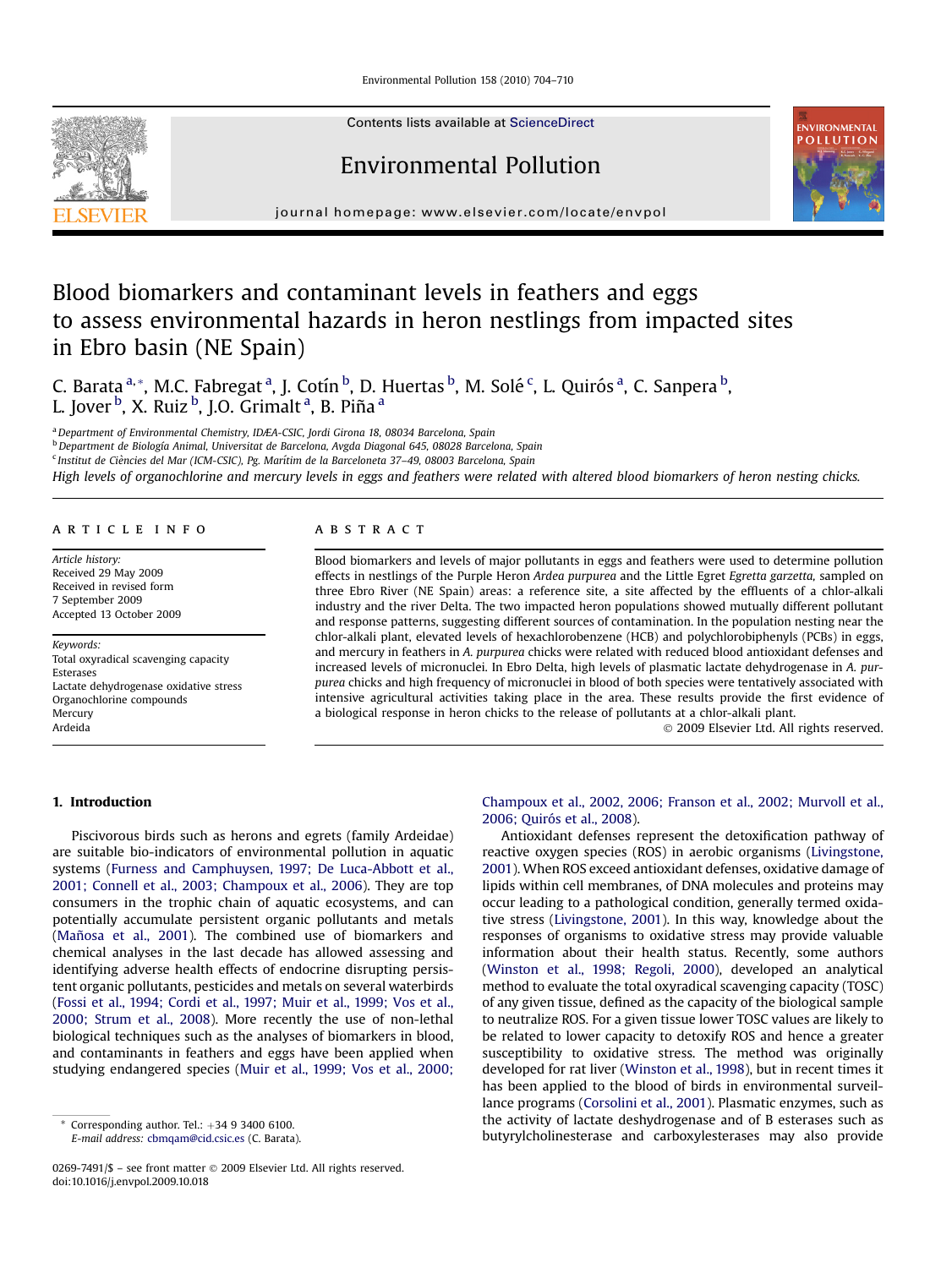valuable information on liver damage and the neurotoxic effects of pesticides in birds, respectively ([Champoux et al., 2006; Fossi et al.,](#page-5-0) [1994; Cordi et al., 1997; Strum et al., 2008\)](#page-5-0). The presence of micronuclei in peripheral erythrocytes has also been used to evaluate the environmental impact by genotoxicants in different species, including birds ([Kim et al., 2003; Stoncius and Lazutka,](#page-6-0) 2003; Quiró[s et al., 2008](#page-6-0)). Micronucleated cells originate when mitotic cells with chromatid breaks or dysfunctional mitotic apparatus undergo abnormal anaphase distribution of chromatin. The resulting micronuclei can be quantified either by microscopy or by flow cytometry analysis. The latter methodology represents a major advance in terms of sensitivity, reliability and throughput. Indeed in a recent study conducted in the Ebro river (NE Spain), the presence of micronuclei measured by flow cytometry analysis in peripheral erythrocytes in heron nestlings evidenced higher micronuclei counts in samples from sites heavily contaminated with metals, organochlorine residues and pesticides (Quirós [et al., 2008](#page-6-0)).

The Ebro catchment is the largest river basin in Spain, covers an area of 85,362  $km^2$  and receives the potential influence of 3 million people, including some heavily industrialized areas. One of these areas is the Flix site, where an organochlorine industry operates since the beginning of the 20th century. This long operational period, along with the construction of a dam next to the factory around 1960, resulted in the accumulation of high amounts of heavy polluted sediments in the adjacent riverbed (Fernández [et al., 1999\)](#page-6-0). The surroundings of the Flix dam have become a valuable wetland, with profusion of nesting birds and small mammals. Pollutants originated at Flix site are carried downstream by the Ebro river to its Delta 90 km away, an UNESCO wildlife and bird reserve ([Pastor et al., 2004\)](#page-6-0). Ebro Delta land is also affected by an intensive agricultural activity, with significant impact on wildlife (Mañosa et al., 2001). Therefore both Flix and the Ebro Delta could be considered impacted sites. Aiguabarreig, a marsh site and bird sanctuary located upstream of Flix represents an appropriate reference site due to its high ecological value (Quiró[s et al., 2008](#page-6-0)).

The aim of this study is to test the usefulness of using a set of non-destructive markers to monitor environmental hazards of organochlorine and metallic persistent pollutants in nestlings of two engaged piscivorous bird species (Ardea purpurea and Egretta garzetta) along the Ebro river (NE Spain). By combining and comparing the response of blood biomarkers with levels of selected pollutants in eggs and feathers it was intended to identify potential contaminants casing detrimental effects on the studied bird species. Nestlings instead of adults were used to minimizing the effect of bioaccumulation because the time of exposure is known and similar for all samples. Furthermore, since all chicks are provisioned with prey caught by parents in the surroundings of the colony, the results should reflect only the impact of pollutants ingested at that site. Provided that herons and egrets and persistent organic and metallic pollutants are distributed world wide, the methods and results obtained in this study may apply or be used to assess the effects of pollution in other areas of concern.

#### 2. Materials and methods

#### 2.1. Sampling and tissue preparation

A total of 37 eggs and feathers and blood samples of 59 chicks from two species were sampled and analyzed from three locations in the eastern portion of the Ebro basin, Aiguabarreig, Flix and Ebro Delta (Fig. 1, [Table 1\)](#page-2-0). Egrets do not nest in Flix, neither in surrounded areas, thus the study was restricted to Aiguabarreig and Ebro Delta site. Sampling was conducted in spring 2006 at two time periods. First, one egg per nest was collected at the end of the laying period. Later, chicks were sampled 1 week before the estimated peak fledgling time. During sampling, unusual adverse climatic and river flow conditions limited the number of eggs and chicks sampled in the same locations and species. To avoid pseudoreplication, only one egg and one



Fig. 1. Map of sampling sites in NE Spain. The inset shows the approximate position of the sampling area in the Iberian Peninsula.

chick per nest were sampled. Chicks were measured with a digital caliper (0.1 mm) for tarsus length and weighed with a Pesola spring balance to the nearest gram. In all chicks two feathers from the back were obtained for metal analyses. In 45 chicks 1 ml of blood was extracted using a heparinized syringe by punction of the tarsal vein and transferred to heparinized vials and kept refrigerated at  $4^{\circ}$ C. In the lab blood samples were split into two 0.5 ml aliquots. One was preserved cold and immediately used for micronuclei determination by flow cytometry as described in Quiró[s et al. \(2008\)](#page-6-0). The remaining was centrifuged at 1500 rpm for 2 min and the plasma gently removed, frozen with liquid  $N_2$  and stored at  $-80$  °C until biomarker determination. Entire eggs (37) were labelled and kept refrigerated in individual glass containers packed with cotton to avoid breakage until arriving at laboratory. Eggs were kept frozen  $(-20 °C)$  until organochlorine residue analysis.

#### 2.2. Contaminant analyses

#### 2.2.1. Metal analysis

For metals analysis, feathers were washed with a 0.1 molar NaOH solution and dried out at 50 °C. Levels of Cu, Hg and Pb were determined in acid digested samples by Perkin Elmer model Elan 6000 inductively coupled plasma mass spectrometer (ICP-MS) following [Barata et al. \(2005\)](#page-5-0). Samples  $(n = 3)$  of similar weight of a certified reference material of Human Hair (CRM 397, Commission of the European Community) for Hg and Pb and lobster hepatopancreas (Tort 2, National Research Council, Canada) for Cu were digested during each analytical run. Mean  $\pm$  SD recoveries ( $n = 6$ ) were 98.5  $\pm$  2.1, 99.1  $\pm$  4.0 and 100  $\pm$  4.8 for total Hg, Cu and Pb, respectively, therefore no corrections were done. Detection and quantification (LOD/ LOQ) limits were calculated from blank measurements ( $n = 10$ ) being these values (in ng/g): 0.01/0.02, 0.07/0.19 and 0.19/0.29 for Hg, Pb and Cu, respectively.

#### 2.2.2. Organochlorine compound analysis

Organochlorine compounds were extracted and analyzed following minor modifications of the procedures of [Catalan et al. \(2004\).](#page-5-0) The egg content (1.5 g) of individual eggs was separated from the shell, weighed, ground down with activated sodium sulphate to obtain a fine powder and then introduced into previously cleaned cellulose cartridge. This mixture was Soxhlet-extracted during 24 h with nhexane-dichloromethane (4:1 v/v) adding 1,2,4,5-tetrabromobenzene (TBB) and PCB 200 as recovery standards. Extracts were concentrated under vacuum and cleaned-up with sulphuric acid until a colourless transparent  $n$ -hexane layer was obtained. Extract solutions were then transferred to vials and evaporated just to dryness under a gentle stream of nitrogen ( $10-20$  °C). The cleaned extract was redissolved in 50  $\mu$ l of isooctane for instrumental analysis.

Hexachlorobenzene (HCB),  $\alpha$ -,  $\beta$ - and  $\gamma$ -hexachlorocyclohexanes (HCHs), the congeners of PCB nos. 28, 52, 101, 118, 153 and 180,  $o, p'$ -DDE,  $p, p'$ -DDE,  $o, p'$ -DDD p,p'-DDD, o,p'-DDT and p,p'-DDT were analyzed in a Hewlett-Packard gas chromatograph Model HP-5890 equipped with an electron-capture detector and an HP-7673-A autosampler. Separation was achieved with a 60 m  $\times$  0.25 mm I.D. DB-5 capillary column (J&W Scientific, Folsom, CA) coated with 5% phenyl methyl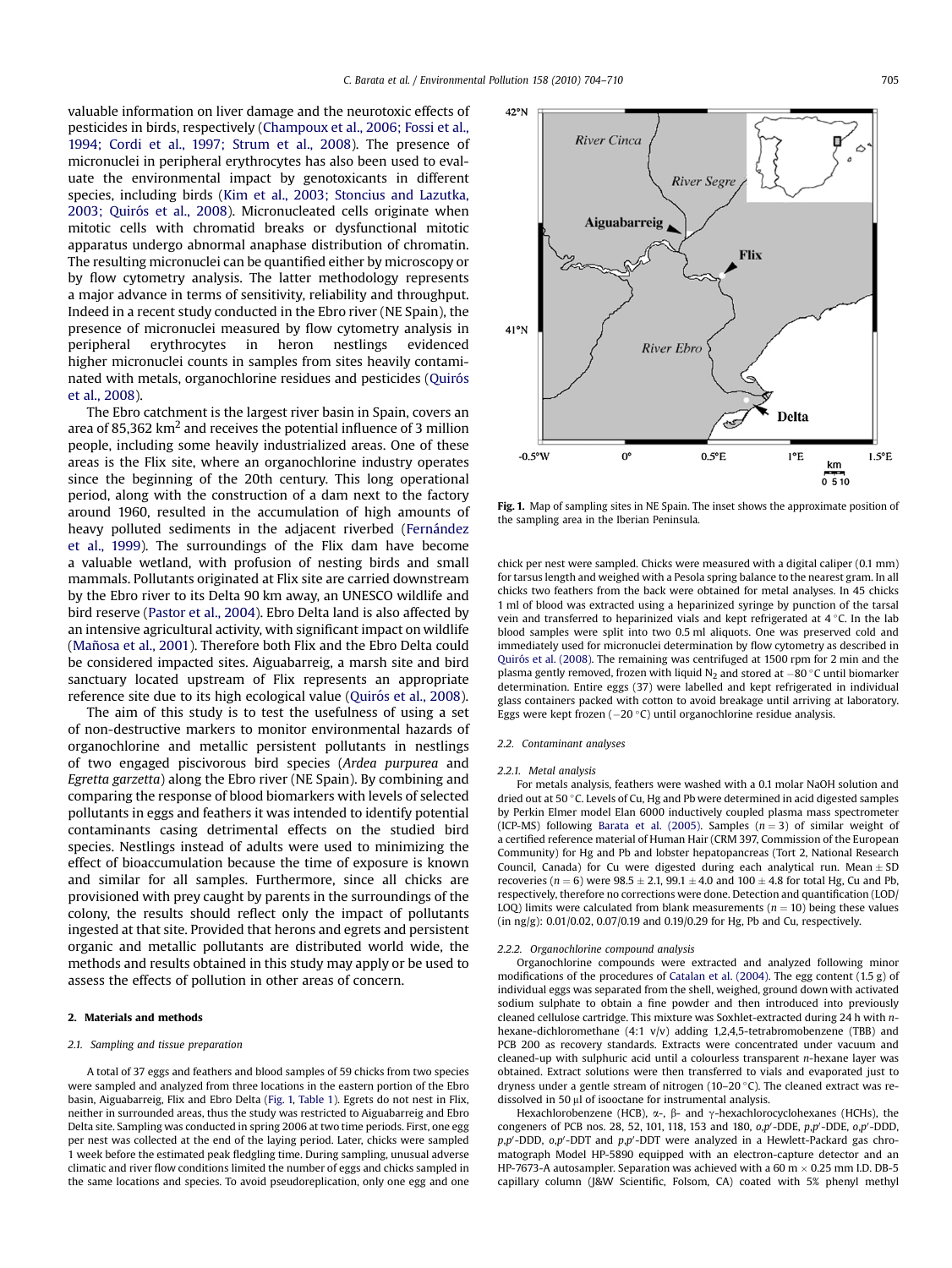#### <span id="page-2-0"></span>Table 1

Sample size (n) and descriptive statistics for chick morphometric measurements and levels of heavy metals and organochlorine residues by species and sampling points. Within each species, different letters indicate significant (P < 0.05) differences following Student's t-test or ANOVA and post hoc Tukey's tests for A. purpurea or A. garzetta data, respectively. Abbreviations are explained in the text. Differences in sample size are due to missing values.

| Sampling                        | n              | Weight <sup>a</sup> | Tarsus <sup>b</sup> | Hg <sup>c</sup> | $Pb^c$         | Cu <sup>6</sup>  | n              | HCB <sup>d</sup> | $DDTs^d$         | HCHS <sup>d</sup> | $PCBs^d$         |
|---------------------------------|----------------|---------------------|---------------------|-----------------|----------------|------------------|----------------|------------------|------------------|-------------------|------------------|
| A. purpurea chicks and feathers |                |                     |                     |                 |                | A. purpurea eggs |                |                  |                  |                   |                  |
| Aiguabarreig                    |                | $659.2 \pm 89.9a$   | $83.9 \pm 7.1a$     | $1.6 + 0.2a$    | $1.4 + 0.2a$   | $8.7 + 0.4a$     | 10             | $4.1 \pm 1.2a$   | $223.7 + 55.2a$  | $8.2 + 2.1b$      | $262.2 + 45.3a$  |
| Flix                            | 10             | $646.5 + 65.8a$     | $88.4 + 5.8a$       | $8.16 + 1.1b$   | $1.7 + 0.1$ ab | $8.1 + 0.3a$     | 5.             | $18.2 + 10.4b$   | $684.4 + 144.3b$ | $1.3 \pm 0.4a$    | $878.8 + 86.5b$  |
| <b>Delta</b>                    | $\overline{A}$ | $792.5 + 144.1a$    | $113.2 + 13.7a$     | $2.4 + 0.2a$    | $2.1 + 0.2b$   | $11.3 + 0.6b$    | 14             | $5.5 + 2.1a$     | $477.3 + 98.8b$  | $3.1 + 0.8a$      | $205.3 + 38.3a$  |
| E. garzetta chicks and feathers |                |                     |                     |                 |                | E. garzetta eggs |                |                  |                  |                   |                  |
| Aiguabarreig                    | 16             | $318 \pm 18.2$ A    | $67.3 + 2.7A$       | $1.6 + 0.3A$    | $0.7 + 0.2A$   | $10.7 + 1.1A$    |                | $3.4 + 1.2A$     | $556.5 + 111.2A$ | $1 + 0.2A$        | $426.1 + 145.3A$ |
| Delta                           | 22             | $328.6 + 10A$       | $69.1 + 1.8A$       | $1.7 + 0.1A$    | $0.9 + 0.1A$   | $12.3 + 1A$      | $\overline{4}$ | $11.8 + 2.2B$    | $550.2 + 119.7A$ | $6 + 4.2A$        | $532.4 + 200.3A$ |

 $a$  Grams, average  $\pm$  standard error.

 $<sup>b</sup>$  Millimeters, average  $\pm$  standard error.</sup>

Metal levels in feathers,  $\mu$ g/g dry weight, average  $\pm$  standard error.

<sup>d</sup> Organochlorine residues in egg, ng/g wet weight, average  $\pm$  standard error.

polysiloxane (film thickness 0.25 mm). The oven temperature was programmed from 90 °C (holding time 2 min) to 130 °C at 15 °C/min and finally to 290 °C at 4 °C/ min, keeping the final temperature for 10 min. Injector and detector temperatures were 280 and 320 °C, respectively. Injection was performed in the splitless mode, keeping the split valve closed for 35 s. Helium was the carrier gas (1.5 ml/min) and nitrogen was used as the make-up gas for the detector (60 ml/min). For quantification a solution of PCB 142 was added to the vial prior to injection in order to correct for instrumental variability. Calibration curves were performed for each compound. Data were corrected for surrogate recoveries. The mean recoveries for TBB and PCB 200 were  $63 + 12$  and  $115 + 15\%$  respectively. The quantification of blanks ( $n = 10$ ) within each batch of analysed samples was used in order to calculate the limits of detection (LOD) of the compounds, these ranged between 0.02 ng/g for HCB, 0.04–0.09 ng/g for PCBs, 0.06–0.33 ng/g for HCHs and 0.09–0.84 ng/g for DDTs.

#### 2.3. Biochemical determinations

TOSC was determined using gas chromatography ([Winston et al., 1998](#page-6-0); [Corsolini](#page-5-0) [et al., 2001](#page-5-0)). Two radicals were measured: peroxyl radicals (ROO\* TOSC) were generated by the thermal homolysis of 20 mM 2-2'-azo-bis-(2 methylpropionamidine)-dihydrochloride (ABAP) in 100 mM potassium phosphate buffer, pH 7.4. Hydroxyl radicals (OH<sup>+</sup> TOSC) were generated from the Fenton reaction of iron-EDTA (1.8 mM Fe  $3+$ , 3.6 mM EDTA) plus ascorbate (180 mM) in 100 mM potassium phosphate buffer. Reactions were conducted at 35  $\degree$ C in gastight sealed vials (Mininert valves, Supelco) in a final volume of 1 ml, and 200-µl aliquots of the headspace were analyzed at 10- to 12-min intervals for a total duration of 96 min; ethylene production was measured with a 6000 Vega Series 2 (ICU 600 Carlo ERBA Instruments) gas chromatograph equipped with a Supelco (Bellefonte, PA) packed Alumina F1 80/100 and a flame ionization detector. The oven, injection and detector temperatures were, respectively, 80, 80 and  $120 °C$ ; helium was the carrier gas (1 ml/min flow rate), and a split ratio 20:1 was used. TOSC values were quantified from the equation  $TOSC = 100 - |SA| (CA \times 100)$ ; where  $|SA$  and  $|CA$  are the integrated areas calculated under the kinetic curve produced during the reaction course for, respectively, sample (SA) and control (CA) reactions. Samples were diluted to obtain experimental TOSC ranging from 20 to 40, which generally corresponded to  $2 \mu$ l of plasma in the assay. For all the samples, a specific TOSC (referred to 1  $\mu$ l of plasma) was calculated.

Plasmatic enzymatic activities were measured at  $42^{\circ}$ C in a Multi-Detection Microplate Reader, BioTek ® (Vermont, USA) following the methods described by [Diamantino et al. \(2001\)](#page-6-0). For lactate deshydrogenase activity (LDH) determination, the reaction mixture contained 100 mM phosphate buffer (pH 7.5), 0.1 mM NaOH, 0.2 mM NADH and 1 mM pyruvate. LDH activity was evaluated by using the extinction factor coefficient of 6.3 mM/cm and expressed in international units  $(U = \mu \text{mol}/\text{min})$  per 1 l of plasma. BChE and CbE activities were determined using the Ellman method in the presence of 1 mM butyrylthiocholine for BChE or 0.6 mM phenylthioacetate for CbE and 0.3 mM 5,5' dithiobis-2-dinitrobenzoic acid (DTNB), and the increase of absorbance measured at 405 nm. Activities were expressed as mmol/min per ml of plasma. Plasmatic proteins were also measured by the Bradford method using  $\gamma$ -globulin as standard.

#### 2.4. Data analysis

Quantile plots and Shapiro–Wilks tests showed that data was normally distributed. Therefore differences in biometrical, contaminant residues and biochemical responses across sites and between species were compared by ANOVA procedures using Student's t-tests or one way ANOVA tests followed by post hoc Tukey's like multiple comparison tests for A. purpurea data (Zar, 1996). Relationships between the studied parameters were assessed using parametric Pearson correlation coefficients.

#### 3. Results

## 3.1. Biometric measurements and contaminant residues

As expected from the sampling scheme, no significant differences in size among chicks of A. purpurea or E. garzetta were found across sites (Table 1).

Eggs and feathers of both species nesting at Aiguabarreig and Ebro Delta sites showed similar levels of contaminants except for Hg and Cu, which were significantly different ( $P < 0.05$ , based on t-tests). Analysis of the presence of different pollutants in eggs and feathers of A. purpurea nestlings showed significant variations in pollution loads among the three studied populations (Table 1). The Flix population showed maximal levels of Hg in feathers, and HCB, DDT and total PCBs in eggs, whereas the Aiguabarreig population showed the lowest levels for all analysed contaminants. The Ebro Delta population showed significant high levels of Pb and Cu in feathers and DDTs in eggs; in the case of the two heavy metals, the levels surpassed the values obtained in the Flix population, suggesting that the source for these pollutants should be downstream Flix. In contrast, E. garzetta chicks showed much less variation in contaminant loads among populations, as only HCB showed significantly high levels in eggs collected in the Ebro Delta population compared to the Aiguabarreig population (Table 1).

### 3.2. Biochemical responses

From the six biochemical parameters analyzed in the plasma of chicks ([Table 2](#page-3-0)), only levels ROO<sup>+</sup> TOSC and the activities of BChE and CbE differed significantly between egrets and herons chicks at Aiguabarreig and Ebro Delta sites ( $P < 0.05$  based on ttests). Biochemical parameters in the plasma of A. purpurea chicks showed a similar profile to the one observed with contaminant levels ([Table 2\)](#page-3-0). The Aiguabarreig population showed a lower impact than the other two populations, whereas the Flix population showed a significantly low scavenging capacity (ROO• TOSC and Total TOSC). In addition, the Delta population showed a significant increase on LDH activity, indicating again a specific pollution source downstream Flix. None of the studied biochemical parameters showed significant differences between the Aiguabarreig and Delta populations of E. garzetta [\(Table 2](#page-3-0)). [Table 2](#page-3-0) also includes the data on MN abundance in chicks blood (Quiró[s et al., 2008\)](#page-6-0), which agrees with the general picture of a low impact in the Aiguabarreig site compared to the other two sites. In this case, the difference between sites was observed with both species.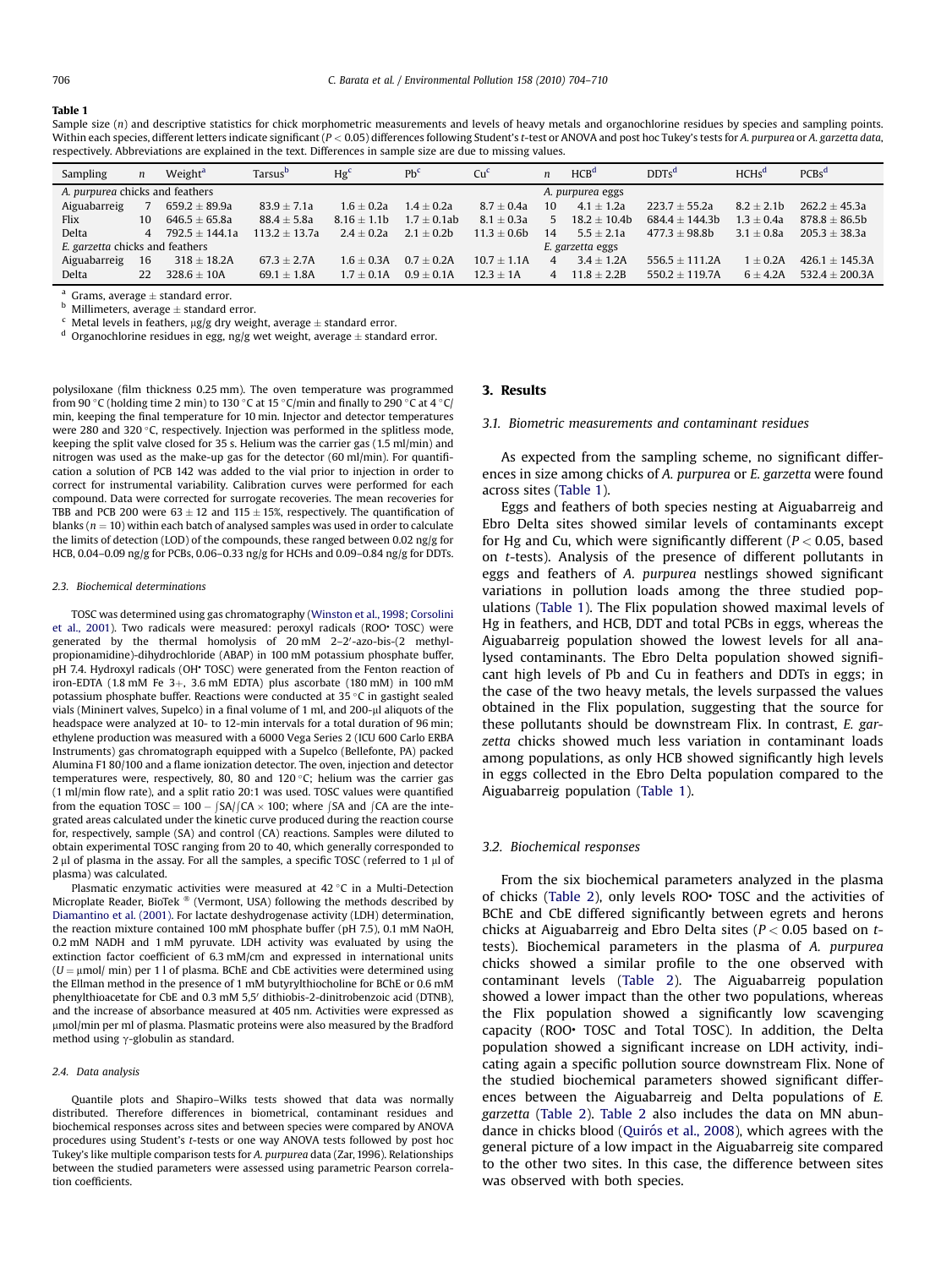### <span id="page-3-0"></span>Table 2

Sample size (n) and descriptive statistics for protein levels, total scavenging capacity (TOSC) for peroxyl and hydroxyl radicals (ROO , OH ), their sum (TOT), buthirylcholinesterase (BhCE), carboxylesterase (CbE) and lacatate deshydrogenase (LDH) activities and number of micronucleus (MN). Within each species different letters indicate significant  $(P < 0.05)$  differences following ANOVA and post hoc Tukey's tests for A. purpurea and Student's t-tests for E. garzetta data. Differences in sample size are due to missing values.

|              | $\boldsymbol{n}$ | Protein <sup>a</sup> | ROO TOSC <sup>b</sup> | $OH+ TOSCb$       | TOT TOSC <sup>b</sup> | BChE <sup>c</sup> | Che <sup>c</sup>  | LDH <sup>d</sup> | MN <sup>e</sup>  |
|--------------|------------------|----------------------|-----------------------|-------------------|-----------------------|-------------------|-------------------|------------------|------------------|
| A. purpurea  |                  |                      |                       |                   |                       |                   |                   |                  |                  |
| Aiguabarreig |                  | $25.0 + 0.7 a$       | $17.42 \pm 1.22$ a    | $2.70 \pm 0.27$ a | $20.10 + 1.31 a$      | $0.21 \pm 0.02$ a | $2.03 + 0.23 a$   | $290 + 61a$      | $12.1 + 2.6a$    |
| Flix         | 10               | $27.9 + 2.2 a$       | $11.11 + 0.65$ b      | $2.22 \pm 0.14$ a | $13.68 + 0.75$ b      | $0.22 \pm 0.02$ a | $2.90 \pm 0.20 a$ | $216 + 20a$      | $68 \pm 12.1$ b  |
| Delta        | 4                | $26.7 + 5.0a$        | $14.10 + 5.95$ a b    | $2.78 + 0.22 a$   | $16.87 + 3.15$ a b    | $0.22 + 0.01$ a   | $2.32 + 0.52 a$   | $444 + 50 h$     | $68.6 + 10.8$ b  |
| E. garzetta  |                  |                      |                       |                   |                       |                   |                   |                  |                  |
| Aiguabarreig | 11               | $28.4 \pm 2.4 A$     | $10.90 + 0.57$ A      | $4.68 + 2.28$ A   | $15.59 + 2.29$ A      | $0.28 + 0.02$ A   | $0.27 + 0.02$ A   | $252 + 14A$      | $18.9 \pm 5.8$ A |
| <b>Delta</b> | 15               | $28.3 + 2.1$ A       | $10.07 + 0.97$ A      | $2.67 \pm 0.13$ A | $12.73 + 0.94$ A      | $0.27 \pm 0.02$ A | $0.31 + 0.03$ A   | $244 + 29A$      | $30.3 \pm 5.1 B$ |

<sup>a</sup> mg/ml plasma, average  $\pm$  standard error.

TOSC units/ $\mu$ l plasma, average  $\pm$  standard error.

<sup>c</sup>  $\mu$ mol/min per ml plasma, average  $\pm$  standard error.

 $\mu$ mol/min per l plasma, average  $\pm$  standard error.

Counts per 50,000 particles counted (data from Quiró[s et al., 2008\)](#page-6-0).

## 3.3. Relationships

Bivariate comparison of trace metals in feathers, biometric, plasmatic biochemical parameters and the frequency of micronuclei (MN) are depicted in [Table 3](#page-4-0). For brevity, only the sum of TOSC radicals (TOT TOSC) was considered. Most biochemical parameters and trace metals were independent of chick size, except for Cu and LDH in A. purpurea and Cu and Pb levels in E. garzetta. In all these cases, larger animals showed higher levels than smaller ones ([Table 3\)](#page-4-0). Several biochemical parameters in plasma also showed significant ( $P < 0.05$ ) correlation with trace metals in feathers, but only for A. purpurea. In this species, levels of Hg were inversely related with TOT TOSC values and both Hg and Cu levels were positively related with MN indexes and LDH activities, respectively ([Table 3](#page-4-0), [Fig. 2](#page-4-0)). A further partial correlation analysis accounting for tarsus length still denoted a significant ( $P < 0.01$ ; 0.64,  $n = 15$ ) relationship between LDH and Cu. These results indicate that the above mentioned relationships were unaffected by size. Conversely, no significant correlations were observed between metal levels and any of the studied biomarkers for E. garzetta samples ([Table 3](#page-4-0), [Fig. 2\)](#page-4-0). Organochlorine levels were measured in whole eggs and hence could not be compared with measured responses in chicks.

#### 4. Discussion

Except for Cu and Hg levels in feathers, which were greater in E. garzetta and A. purpurea chicks, respectively, contaminant levels were similar in the studied two species regardless of their market size differences. Although A. purpurea eats larger (and presumable more contaminated) fish than the small mosquito fish and cray fish typically eaten by E. garzetta [\(Gonzalez-Martin et al., 1992\)](#page-6-0), differences in prey contaminant load could only explain the observed greater levels of Hg in the bigger species. The highest Cu levels found in feathers of E. garzetta could be either related to a higher content of this metal in the diet (e.g., Cu in the carapace of crayfish) or due to interspecific differences [\(Kim and Koo, 2008\)](#page-6-0).

Organochlorine compound levels in eggs from Flix and the Ebro Delta nesting sites of the studied heron species (HCB 3.4–18.2 ng/g ww, DDTs 223.7–684.4 ng/g ww, PCBs 262.2–878.8 ng/g ww), were moderate in relation to ranges reported in previous studies from North America (Mississippi, CA), Europe (Dabube Delta, N Italy) and Asian (Hong Kong) contaminated sites in great blue, grey and blackcrowded night herons, little and great egrets (3–20 ng/g ww of HCB, 200–6000 ng/g ww PCB, 100–12,000 ng/g ww DDTs; [Elliott](#page-6-0) [et al., 1989; Custer et al., 1997; Fasola et al., 1998; Aurigi et al., 2000;](#page-6-0) [Connell et al., 2003; Henny et al., 2008](#page-6-0)). The concentrations of Pb, Cu and total Hg at the contaminated studied sites (0.9–2.1, 8.1–12 and 1.7–8.1  $\mu$ g/g ww, respectively) were within the range reported elsewhere in feathers of heron nestlings  $(0.1-9, 3-9, 0.4-2, \mu g/g)$ ww, respectively; [Fasola et al., 1998; Custer et al., 2007, 2008\)](#page-6-0), the exception being the quite high levels of Hg ( $>$ 30 µg/g ww) reported by [Henny et al. \(2002\)](#page-6-0) in heron and egret nestling feathers from Carson River (Nevada).

Concentrations of  $p$ , $p'$ -DDE and PCBs above 4000 and 12,000 ng/ g ww in eggs could be regarded as concentrations affecting reproductive success in herons ([Fasola et al., 1998](#page-6-0)). In the present study, over 95% of measured total DDT levels were  $p, p'$ -DDE and averaged levels of DDTs and PCBs in eggs were roughly one order of magnitude lower than those reported to affect the reproduction of herons.

A study on mercury effects on birds from the Carson River (NV) found severe adverse health effects of Hg in hero and egret chicks having 30–35 µg/g ww of Hg in their feathers [\(Henny et al., 2002\)](#page-6-0). Studying the distribution of heavy metals in two heron species from Korea, [Kim and Koo \(2008\)](#page-6-0) concluded that levels of Cu and Pb in feathers ranking from 9-30 to 0.2-0.5  $\mu$ g/g ww, respectively, were within the background levels of wild herons and far below those having adverse effects.

The above mentioned Hg levels are about four fold the average level of the Flix population, the most contaminated one in our study. Similarly, levels of Cu and Pb found in our study are within the background range for herons. Taking this into consideration it is unlikely that the measured contaminants could cause acute effects on the studied populations. However, sublethal effects are likely to occur at much lower concentrations than those at which pathological effects become pronounced.

The studied biochemical response in plasma and of micronuclei frequency in blood of chicks varied across species and nesting sites. TOT TOSC ranks in both species (12.16–20.48 U/ $\mu$ l plasma) were of similar magnitude to those reported by Corsolini et al. (2001) in Adélie and Emperor penguins from Wood Bay, North Victoria  $(10-25 \text{ U/}\mu l \text{ plasma})$ . Activity levels of BChE varied little in both species  $(0.21-0.28 \mu \text{mol/min per ml})$ , but plasmatic CbE activities in E. garzetta  $(0.27-0.31 \mu \mathrm{mol/min})$  were ten fold lower than those of A. purpurea  $(2-2.9 \mu \text{mol/min})$  per ml). Reported values for plasmatic B esterase activities were highly variable across bird species ranging from 0.7 to 5  $\mu$ mol/min per ml for BChE and from 0.2 to 11  $\mu$ mol/min per ml for CbE ([Fossi et al., 1996](#page-6-0)). According to [Fossi et al. \(1996\),](#page-6-0) B esterase activities tend to change depending on specimen size or species diet. In our study the observed differences in CbE activities between chicks of E. garzetta and A. purpurea could be explained by differences in weight (a factor of 2) since both are piscivorous. Measured plasmatic LDH activities in the studied chick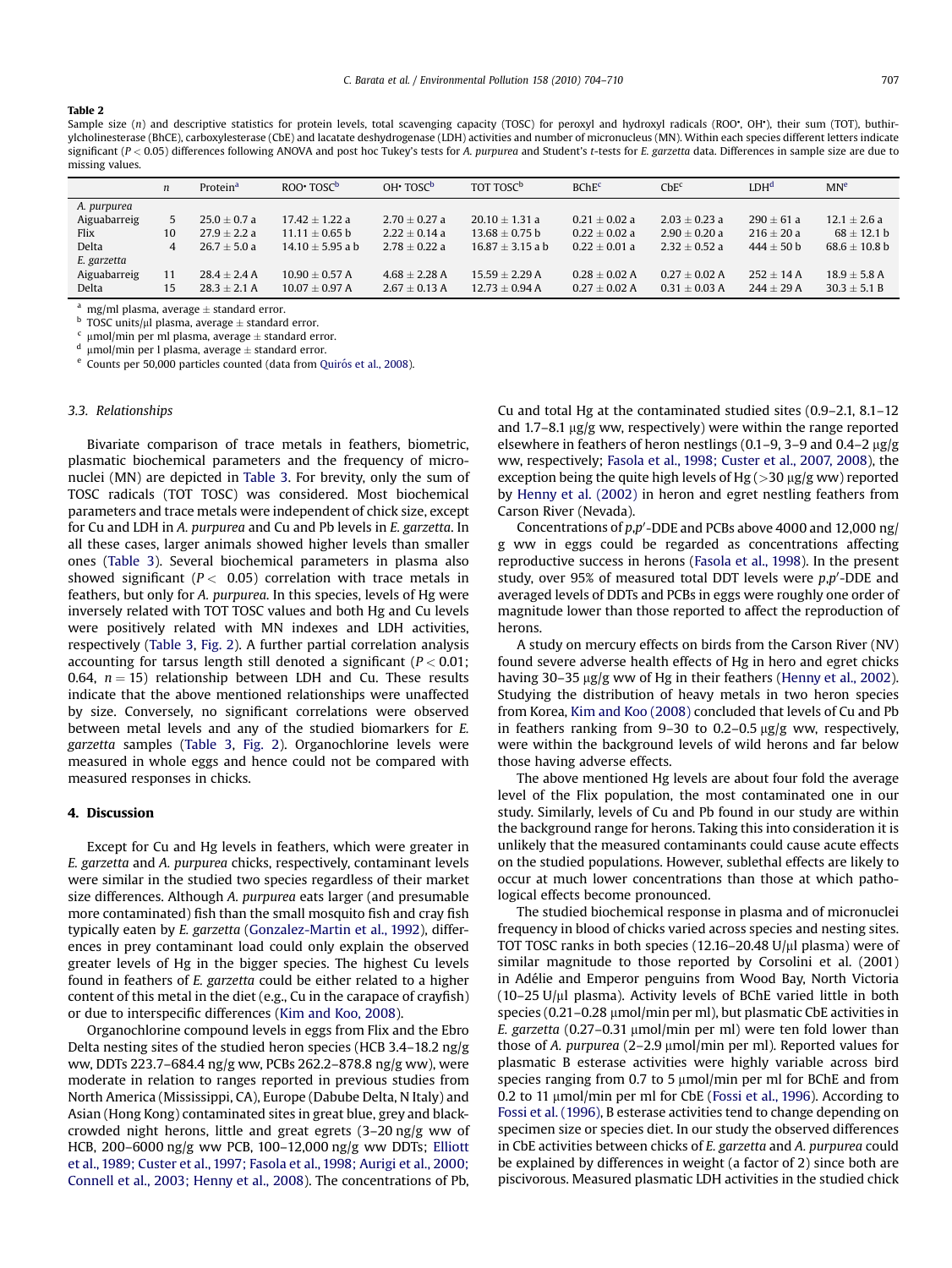<span id="page-4-0"></span>

| . .<br>. .<br>× | ۰. | $\sim$ |  |
|-----------------|----|--------|--|

Bivariate Pearson correlations of log transformed studied parameters by species. Abbreviations are explained in the text.

| Species                                                                                              | TOT TOSC    | LDH                        | <b>MN</b>                                | <b>BChE</b>                                     | $C$ <sub>b</sub> E                                               | Lt                                                                               | W                                                                                                  | Hg                                                                                                                 | Pb                                                                                                                     | Cu                                                                                                                                                         |
|------------------------------------------------------------------------------------------------------|-------------|----------------------------|------------------------------------------|-------------------------------------------------|------------------------------------------------------------------|----------------------------------------------------------------------------------|----------------------------------------------------------------------------------------------------|--------------------------------------------------------------------------------------------------------------------|------------------------------------------------------------------------------------------------------------------------|------------------------------------------------------------------------------------------------------------------------------------------------------------|
| A. Purpurea<br>Proteins<br>TOT TOSC<br>LDH<br><b>MN</b><br><b>BChE</b><br>CbE<br>Lt<br>W<br>Hg<br>Pb | 0.08(18)    | $-0.19(18)$<br>0.24(18)    | $-0.08(18)$<br>$-0.41(18)^*$<br>0.05(18) | 0.31(18)<br>$-0.27(18)$<br>0.29(18)<br>0.01(18) | 0.27(18)<br>$-0.44(18)^*$<br>$-0.22(18)$<br>0.14(18)<br>0.31(18) | 0.13(18)<br>0.32(18)<br>$0.47(18)^*$<br>0.16(19)<br>0.27(18)<br>$-0.39(18)$      | 0.20(17)<br>0.35(17)<br>$0.46(17)^*$<br>$-0.22(17)$<br>0.35(17)<br>$-0.37(17)$<br>$0.90(17)$ ***   | 0.10(18)<br>$-0.57(18)$ **<br>$-0.43(18)^{*}$<br>$0.64(19)$ ***<br>0.11(18)<br>0.39(18)<br>0.05(21)<br>$-0.24(17)$ | $-0.0(18)$<br>0.04(18)<br>0.35(18)<br>0.37(19)<br>$-0.02(18)$<br>$-0.24(18)$<br>0.26(17)<br>$-0.14(17)$<br>0.16(21)    | $-0.21(18)$<br>0.39(19)<br>$0.78(18)$ ***<br>0.05(19)<br>0.12(18)<br>$-0.28(18)$<br>$0.62(21)$ ***<br>0.38(17)<br>$-0.28(21)$<br>0.35(21)                  |
| E. garzetta<br>Proteins<br>TOT TOSC<br>LDH<br><b>MN</b><br><b>BChE</b><br>CbE<br>Lt<br>W<br>Hg<br>Pb | $-0.14(14)$ | $-0.28(14)$<br>$-0.28(13)$ | $-0.43(12)$<br>$-0.22(14)$<br>0.35(13)   | 0.39(14)<br>0.01(14)<br>0.06(14)<br>0.11(12)    | 0.28(14)<br>$-0.27(14)$<br>$-0.08(14)$<br>0.06(12)<br>0.34(14)   | $-0.07(13)$<br>$-0.25(15)$<br>0.11(14)<br>$-0.13(27)$<br>0.14(13)<br>$-0.24(13)$ | 0.30(14)<br>$-0.35(16)$<br>$-0.12(15)$<br>$-0.23(27)$<br>0.22(14)<br>$-0.17(14)$<br>$0.88(38)$ *** | 0.27(14)<br>0.38(16)<br>0.08(15)<br>$-0.08(27)$<br>$-0.03(14)$<br>0.10(14)<br>$-0.19(37)$<br>0.08(38)              | 0.14(14)<br>$-0.37(16)$<br>0.38(15)<br>$-0.22(27)$<br>0.27(14)<br>0.30(14)<br>$0.37(38)$ **<br>0.29(38)<br>$-0.04(38)$ | $-0.31(14)$<br>$-0.22(16)$<br>0.01(15)<br>$-0.12(27)$<br>$-0.23(14)$<br>$-0.18(14)$<br>$0.52(38)$ ***<br>$0.36(38)$ **<br>$0.44(38)$ ***<br>$0.56(38)$ *** |

Sample size is depicted between brackets. Differences in sample size are due to missing values  $*0.05 < P < 0.1$ ;  $*0.01 < P < 0.05$ ;  $**P < 0.01$ .



Fig. 2. Bi-plots of mercury levels in feathers versus total scavenging capacity - TOT TOSC (A), micronucleated erythrocites MN (B) and of levels of Cu versus lactate deshydrogenase – LDH (C) in A. purpurea and E. garzetta. Each symbol corresponds to a single chick. Dotted lines indicate significant linear relationships, which only occurred in A. purpurea  $(P < 0.05)$ . White, black and grey symbols correspond to values from Aiguabarreig, Flix and Delta sites, respectively. Data are depicted in log scale.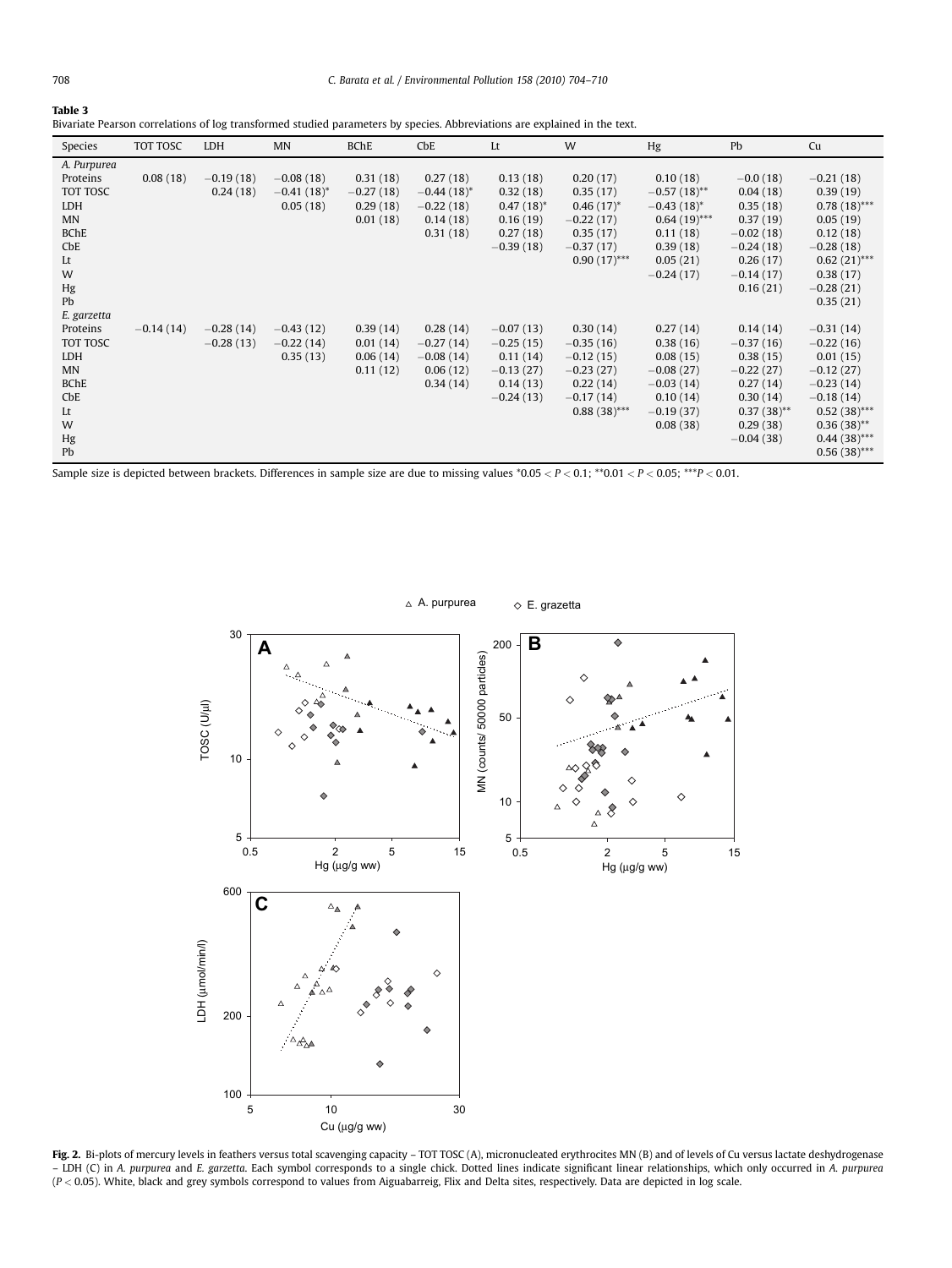<span id="page-5-0"></span>species (216–444 U/l) were comparable to those reported in nestlings and fledglings of great egret and great blue herons (200– 1700 U/l; [Hoffman et al., 2005; Champoux et al., 2006](#page-6-0)).

Reported nesting site effects on ROO•/TOT TOSC and micronuclei frequency provided the first evidence of detrimental effects of pollutants released by a chlor-alkali plant in chicks from heron species. In particular, nestling populations of A. purpurea chicks near the chlor-alkali plant showed the highest frequency and levels of micronuclei, Hg, HCB, DDTs and PCB and a reduced buffering capacity detoxify ROS (lowest values for ROO• or TOT TOSC). Moreover TOT TOSC was inversely related with mercury levels in feathers and micronuclei frequency. The observed lack of biological responses in E. garzetta chicks could be related to the absence of nesting sites at the most contaminated location (Flix). Exposure to various organic and inorganic contaminants are known to reduce TOT TOSC in bivalves and fish species and increase oxidative stress ([Regoli, 2000; Regoli et al., 2005\)](#page-6-0). More specifically, lab exposures showed that Cd, Cu, PCBs and PAHs caused oxidative stress, diminishing TOSC in bivalves [\(Lehmann et al., 2007; Company et al.,](#page-6-0) [2008\)](#page-6-0). Although there are no reported studies on effects of mercury in TOT TOSC, there is substantial information indicating that mercury decreases antioxidant defenses causing oxidative stress in adults and nestlings of egrets and herons ([Hoffman et al., 2005;](#page-6-0) [Henny et al., 2002](#page-6-0)). Therefore the observed site differences in ROO. or TOT TOSC in A. purpurea chicks agrees with previous studies and could be related to exposure to contaminants such as Hg, PCBs or DDTs.

Plasmatic B esterases like those in liver are known to act as alternative target sites for anticholinergic compounds, thus protecting brain and muscle cholinesterases from inhibitory substances (Chambers et al., 1994). Activity levels of B esterases were similar across sites in both species, thus indicating low or no exposure to anticholinergic compounds. This finding is environmentally relevant since the use of large quantities of organophosphate and carbamate insecticides in Ebro's Delta in the past decades had dramatic effects in wildlife (Mañosa et al., 2001).

Like the other parameters, only in A. *purpurea* were there significant differences across sites in LDH activity with chicks nesting at the Ebro Delta showing the greatest activities. LDH activities were also positively related with levels of Cu in feathers, and although marginally (0.05  $<$  P  $<$  0.1), inversely related with Hg. Exposure to mercury chloride and to the PCB mixture Aroclor 1254 has been observed to increase plasmatic LDH of the quail Coturnix coturnix ([Dieter, 1974](#page-6-0)). In contrast, methylmercury inhibited plasmatic LDH activities of great egret nestlings ([Hoffman et al., 2005\)](#page-6-0). In the present study, total mercury levels measured in feathers were likely to be mainly methylmercury given that this is the preferred bioaccumulative form through the aquatic food web and for piscivorous birds that are at the top of the food chain ([Henny](#page-6-0) [et al., 2002\)](#page-6-0). Under this point of view, the observed inverse relationship between LDH activity and Hg in chicks agrees with previous studies. In contrast, the observed higher LDH activities in Ebro Delta chicks and its direct correlation with Cu levels in feathers are difficult to explain. Observed differences in Cu levels and probably of LDH activities across Ebro Delta with the other studied nesting sites may be related to differences in diet or habitat related as Ebro Delta colonies were located near the sea (Champoux et al., 2006). Alternatively, the widespread use of herbicides such as propanil and endosulfan in the Ebro Delta (Mañosa et al., 2001), with known oxidative stress and LDH effects in mammals [\(Omurtag](#page-6-0) [et al., 2008; Rankin et al., 2008\)](#page-6-0) may have affected A. purpurea plasmatic parameters. Indeed, increased oxidative stress levels in chicks nesting at Ebro Delta may also explain the quite high frequency of micronuclei reported by Quiró[s et al. \(2008\)](#page-6-0) in both species.

In summary our results support previous findings (Quirós [et al., 2008](#page-6-0)) and provide the first evidence of an association of biological responses with pollutants released by a chlor-alkali plant in chicks from heron species. In particular, in this study two impacted sites with altered biological responses on chick blood parameters have been identified: A. purpurea chicks nesting in a chlor-alkali impacted area (Flix) showed high frequency of micronuclei and high levels of Hg, HCB and PCB and a reduced buffering capacity to detoxificate reactive oxygen species. In Ebro Delta, biological response changes included high levels of plasmatic LDH in A. purpurea chicks and high frequency of micronuclei in blood of both species. We tentatively relate these alterations to the intensive agricultural activities taking place at the Ebro Delta.

## Acknowledgements

This work has been supported by the Spanish Ministry for the Environment, the Catalan Water Agency (ACA) of the Generalitat de Catalunya and GRACCIE and AQUATOXIGEN (CSD2007-00067, CGL2008-01898) from the Spanish Ministry of Science. The authors thank Dr. Vendrell (CID, CSIC) for kindly providing the gas chromatograph to measure TOSC.

#### References

- Aurigi, S., Focardi, S., Hulea, D., Renzoni, A., 2000. Organochlorine contamination in bird's eggs from the Danube Delta. Environnemental Pollution 109, 61–67.
- Barata, C., Lekumberri, I., Vila-Escalé, M., Prat, N., Porte, C., 2005. Trace metal concentration, antioxidant enzyme activities and susceptibility to oxidative stress in the tricoptera larvae Hydropsyche exocellata from the Llobregat river basin (NE Spain). Aquatic Toxicology 74, 3–19.
- Catalan, J., Ventura, M., Vives, I., Grimalt, J.O., 2004. The roles of food and water in the bioaccumulation of organochlorine compounds in high mountain lake fish. Environmental Science and Technology 38, 4269–4275.
- Chambers, J.E., Ma, T., Scott Boone, J., Chambers, H.W., 1994. Role of detoxication pathways in acute toxicity levels of phosphorothionate insecticides in the rat. Life Sciences 54, 1357–1364.
- Champoux, L., Rodrigue, J., DesGranges, J.L., Trudeau, S., Hontela, A., Boily, M., Spear, P., 2002. Assessment of contamination and biomarker responses in two species of Herons on the St. Lawrence River. Environmental Monitoring and Assessment 79, 193–215.
- Champoux, L., Rodrigue, J., Trudeau, S., Boily, M.H., Spear, P.A., Hontela, A., 2006. Contamination and biomarkers in the great blue heron, an indicator of the state of the St. Lawrence River. Ecotoxicology 15, 83–96.
- Company, R., Serafim, A., Cosson, R.P., Fiala-Médioni, A., Camus, L., Colacó, A., Serraó-Santos, R., Bebianno, M.J., 2008. Antioxidant biochemical responses to long-term copper exposure in Bathymodiolus azoricus from Menez–Gwen hydrothermal vent. Science of the Total Environment 389, 407–417.
- Connell, D.W., Fung, C.N., Minh, T.B., Tanabe, S., Lam, P.K.S., Wong, B.S.F., Lam, M.H.W., Wong, L.C., Wu, R.S.S., Richardson, B.J., 2003. Risk to breeding success of fish-eating Ardeids due to persistent organic contaminants in Hong Kong: evidence from organochlorine compounds in eggs. Water Research 37, 459–467.
- Cordi, B., Fossi, C., Depledge, M., 1997. Temporal biomarker responses in wild passerine birds exposed to pesticide spray drift. Environmental Toxicology and Chemistry 16, 2118–2124.
- Corsolini, S., Nigro, M., Olmastroni, S., Focardi, S., Regoli, F., 2001. Susceptibility to oxidative stress in Adelie and emperor penguin. Polar Biology 24, 365–368.
- Custer, T.W., Hines, R.K., Melancon, M.J., Hoffman, D.J., Wickliffe, J.K., Bickham, J.W., Martin, J.W., Henshel, D.S., 1997. Contaminant concentrations and biomarker response in great blue heron eggs from 10 colonies on the upper Mississippi River. USA. Environmental Toxicology and Chemistry 16, 260–271.
- Custer, T.W., Custer, C.M., Eichhorst, B.A., Warburton, D., 2007. Selenium and metal concentrations in waterbird eggs and chicks at Agassiz National Wildlife Refuge, Minnesota. Archives of Environmental Contamination and Toxicology 53, 103–109.
- Custer, T.W., Golden, N.H., Rattner, B.A., 2008. Element patterns in feathers of nestling black-crowned night-herons, Nycticorax nycticorax L., from four colonies in Delaware, Maryland, and Minnesota. Bulletin of Environmental Contamination and Toxicology 81, 147–151.
- De Luca-Abbott, S.B., Wong, B.S.F., Peakall, D.B., Lam, P.K.S., Young, L., Lam, M.H.W., Richardson, B.J., 2001. Review of effects of water pollution on the breeding success of waterbirds, with particular reference to ardeids in Hong Kong. Ecotoxicology 10, 327–349.